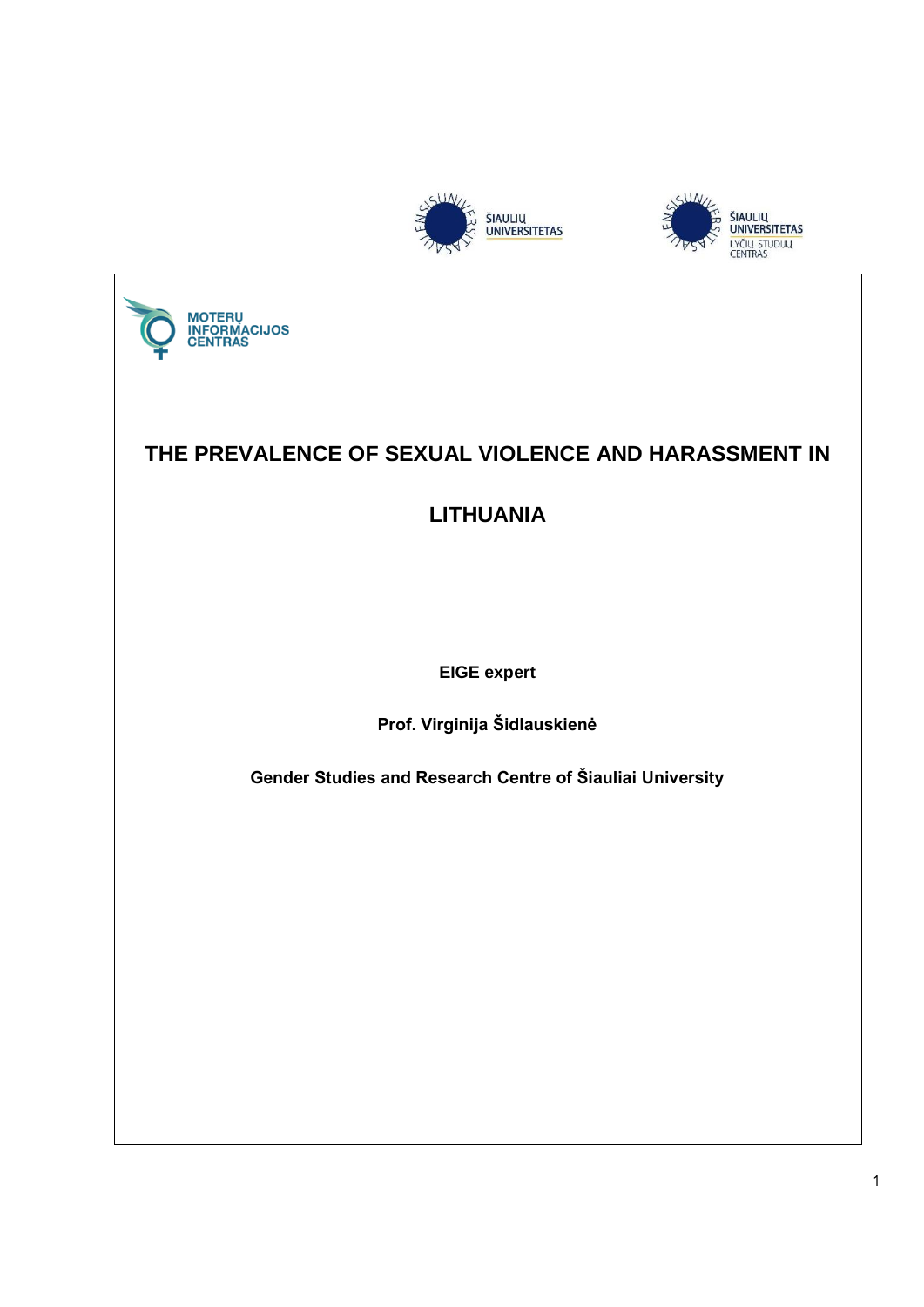#### **2017, January**

This report is dedicated to JUST/2015/ACTION GRANTS project *Ending Sexual Harassment and Violence* in Third Level Education (ESHTE).

This paper overwievs the sexual harassment and violence in higher education institutions in Lithuania. The aim of paper is to inform ESHTE Consortium on this issue. Additionally, it aims to suport the debate in focus group whether the sexual harassment and violence is problem and how we should to respond.

Encountering problematic issues of the sexual harassment and violence in higher education in Lithuania I will review legal background, Code of Ethics of Higher education institution, research cases and media coverage on related issue.

#### **1. Legal background**

1

The legal assessment of sexual harassment and harassment on the ground of sex is one of the current social problems that is ignored and not treated effectively enough. Public opinion is driven by the stereotype that sexual harassment cannot exist because the relationship between a woman and a man is always based on mutual recognition and respect. Unwanted intimacies and physical contacts are regarded either as innocent jokes or provoked by the victim her/himself. However, studies show that the problem is widespread, especially in the workplace. There are not many surveys, but one of the surveys<sup>1</sup> presented by the **Equal Opportunities Ombudsperson** indicates that sexual harassment is experienced at least once in their lifetime by 21 % of women and 15 % of men in Lithuania. 30 % of all harassment was engaged in by employers and 70 % by colleagues at work. The survey indicates that half of the respondents could not even recognise actions of the harasser as sexual harassment. Occasional and intentional physical actions were reported by 70.5 % of these respondents, offensive verbal remarks by 18 %, pornographic pictures by 8 %, and psychological pressure and sexual suggestions by 17 % of the respondents. Most of

<sup>1</sup> This is not a representative survey, and was made by a student of the Faculty of Communications based on information available in Lithuanian libraries. Paper in author's possession. LITHUANIA. Tomas Davulis. Ann Numhauser-Henning and Sylvaine Laulom (2011). *Harassment related to Sex and Sexual Harassment Law in 33 European Countries. Discrimination versus Dignity.* European Commission Directorate-General for Justice Unit JUST/D1 Equal Treatment Legislation.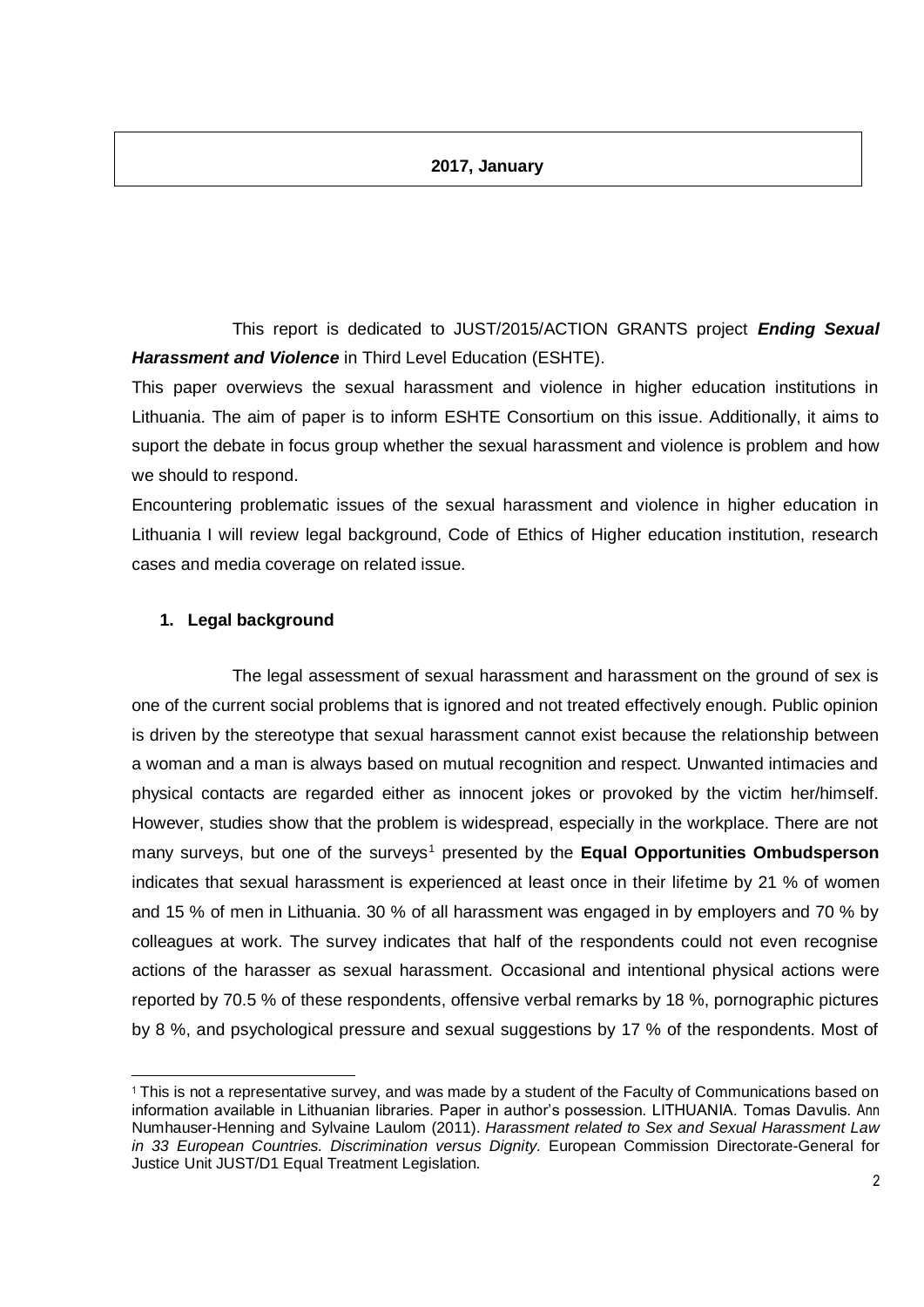the harassers were men (80 %). The survey has shown that the majority of all respondents (55 %) believe that it may generally be the victim's fault in the event of sexual harassment and 5 % hold that the victim is always to blame for the action of harassment. There is not much debate on the issue in public.

Society is generally keen to ignore the problem, leaving the victims to fight this battle on their own. Victims are reluctant to go public with their cases not only because the harassers in most cases are their employers, but also because society lacks any supportive attitude. Legal remedies are not sufficient.

Lithuania, is a relatively quickly developing post-Soviet country which soon after re-gaining its independence adopted the **Law on Equal Opportunities between Women and Men<sup>2</sup>** and also the **Equal Opportunities Act,<sup>3</sup>** and later introduced sexual harassment in its new **Criminal code** which came into force in 2003. Even though after joining the EU Lithuania was implementing EU laws in respect to sexual harassment, the provision in the Criminal code remained ineffective in practice for numerous reasons. One of the obstacles is proof as an element of the crime which is necessary in criminal cases of sexual harassment, as *"Lithuanian law requires proving the sexual nature of the purpose."*<sup>4</sup> Moreover, the aforementioned Acts, regulating equal opportunities, might cause the issue of double coverage.<sup>5</sup>

Lithuania established the Office of the Equal Opportunities Ombudsperson in 1999, whose legal basis stems from the Law on Equal Opportunities between Women and Men passed in 1998 and which came into force in 1999. It directly prohibited sexual harassment for the first time. Subsequently, the Equal Opportunities Act was adopted in 2003. These two statutes on equal opportunities are the main laws which define sexual harassment (directly by the former Act and indirectly but as one of the grounds of discrimination in the former) and consider it as a form of discrimination.

There are also other national laws in Lithuania regulating sexual harassment either establishing a direct provision on sexual harassment **(Criminal Code,<sup>6</sup> Labor Code**, <sup>7</sup> **Military** 

.

<sup>2</sup> Law on Equal Opportunities of Women and Men, State Gazette No. 112-3100, 1998, http://www3.lrs.lt/pls/inter3/dokpaieska.showdoc\_l?p\_id=478625. <sup>3</sup> Equal Opportunities Act, State Gazette No. 114-5115, 2003,

http://www3.lrs.lt/pls/inter3/dokpaieska.showdoc\_l?p\_id=454179.

<sup>4</sup> European Commission Directorate-General for Justice Unit, Harassment related to Sex and Sexual Harassment Law in 33 European Countries. Discrimination versus Dignity, Equal Treatment Legislation, European Network of Legal Experts in the Field Of Gender Equality, European Council, 2012. 5 Ibid., p. 175.

<sup>6</sup> Criminal Code of the Republic of Lithuania [Lietuvos Respublikos Baudžiamasis kodeksas], 2000, No. 89- 2741, [http://www3.lrs.lt/pls/inter3/dokpaieska.showdoc\\_l?p\\_id=493995.](http://www3.lrs.lt/pls/inter3/dokpaieska.showdoc_l?p_id=493995)

<sup>&</sup>lt;sup>6</sup> Labor Code of the Republic of Lithuania [Lietuvos Respublikos Darbo kodeksas], 2002, No. 64-2569, [http://www3.lrs.lt/pls/inter3/dokpaieska.showdoc\\_l?p\\_id=493843.](http://www3.lrs.lt/pls/inter3/dokpaieska.showdoc_l?p_id=493843)

 $\overline{7}$  Military Discipline Statute of the Republic of Lithuania. [Lietuvos Respublikos Kariuomenės drausmės statutas], 1999, No. 51-1635, https://www.e-tar.lt/portal/lt/legalAct/TAR.2690D2FE2A35.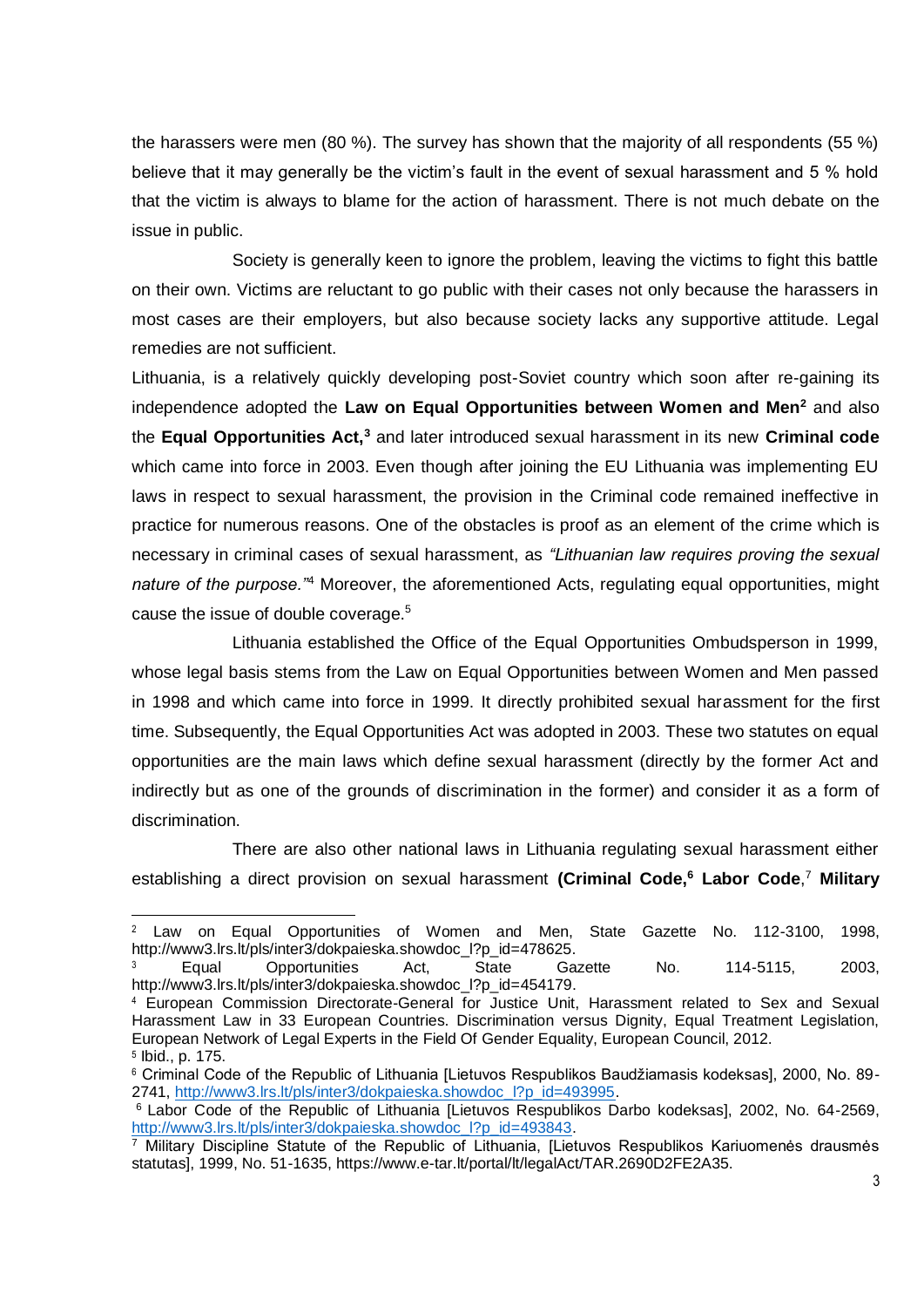Discipline Statute (art. 88)<sup>8</sup>) or leaving it as a form of discrimination on the grounds of sex (Civil **Code,<sup>9</sup> Code of Administrative Offenses**<sup>10</sup>).

The Lithuanian Labor Code neither defines sexual harassment, elaborates the acts which constitute sexual harassment, nor does it explicitly provide how the employer is responsible if an employee was sexually harassed in the workplace. Under art. 235 of the Lithuanian Labor Code, sexual harassment is considered to be a grave breach of Rules of Procedure. The Law on Equal Opportunities between Women and Men and Equal Opportunities Ombudsperson recommendations provide **some guidelines** how an employer should guarantee equal working conditions for men and women without sexual harassment. Lithuanian Law on Equal Opportunities between Women and Men defines:

*Sexual harassment means any form of unwanted and insulting verbal, written or physical conduct of a sexual nature with a person, with the purpose or effect of violating the dignity of a person, in particular when creating an intimidating, hostile, humiliating or offensive environment.*

*Harassment means unwanted conduct related to the sex of a person that occurs with the purpose or effect of violating the dignity of a person, and of creating an intimidating, hostile, humiliating or offensive environment.*<sup>11</sup>

Sexual harassment is discrimination on the grounds of sex with the aftermath of the violation of a person's dignity.<sup>12</sup> Based on the Lithuanian approach and definition of sexual harassment, the sexual conduct by the perpetrator has to be unwanted. The Criminal Code **defines sexual harassment** as "*1. A person who pursues sexual contact or satisfaction by vulgar or similar conduct, suggestions or hints and this way sexually harassed a person who is by employment or otherwise subordinate, shall be considered to have committed a misdemeanor and shall be punished by a fine or by restriction of liberty or arrest. 2. The liability for the conduct*  described in the first part for the person shall occur only when there is a complaint lodged by the

1

- 10
- 11

<sup>8</sup> Civil Code of the Republic of Lithuania (Lietuvos Respublikos Civilinis Kodeksas), State Gazette, 2000, No. 74-2262, http://www3.lrs.lt/pls/inter3/dokpaieska.showdoc\_l?p\_id=493999.

<sup>9</sup> Code of Administrative Offences of the Republic of Lithuania [Lietuvos Respublikos Administracinių teisės pažeidimų kodeksas], Government Gazette, 1985, No. 1-1, i. k. 0841010KODE00X-4449, Latest Editing Bulletin of 1 January 2015 [http://www3.lrs.lt/pls/inter3/dokpaieska.showdoc\\_l?p\\_id=493978.](http://www3.lrs.lt/pls/inter3/dokpaieska.showdoc_l?p_id=493978)<br><sup>10</sup> Law on Equal Opportunities of Women and Men, State Gazette No. 112-3100, 1998,

<sup>&</sup>lt;sup>10</sup> Law on Equal Opportunities of Women and Men, http://www3.lrs.lt/pls/inter3/dokpaieska.showdoc\_l?p\_id=478625.

<sup>7</sup> 8

<sup>9</sup>

 $12$  Laima Vengalė-Dits, Methodical recommendations on sexual harassment and sex-based indication to discriminate prevention [Metodinės rekomendacijos dėl seksualinio priekabiavimo dėl lyties bei nurodymo diskriminuoti prevencijos], Ombudsperson's Office Publication Supporting the State Women and Men Equal Opportunities Program of 2010-2014, 2012.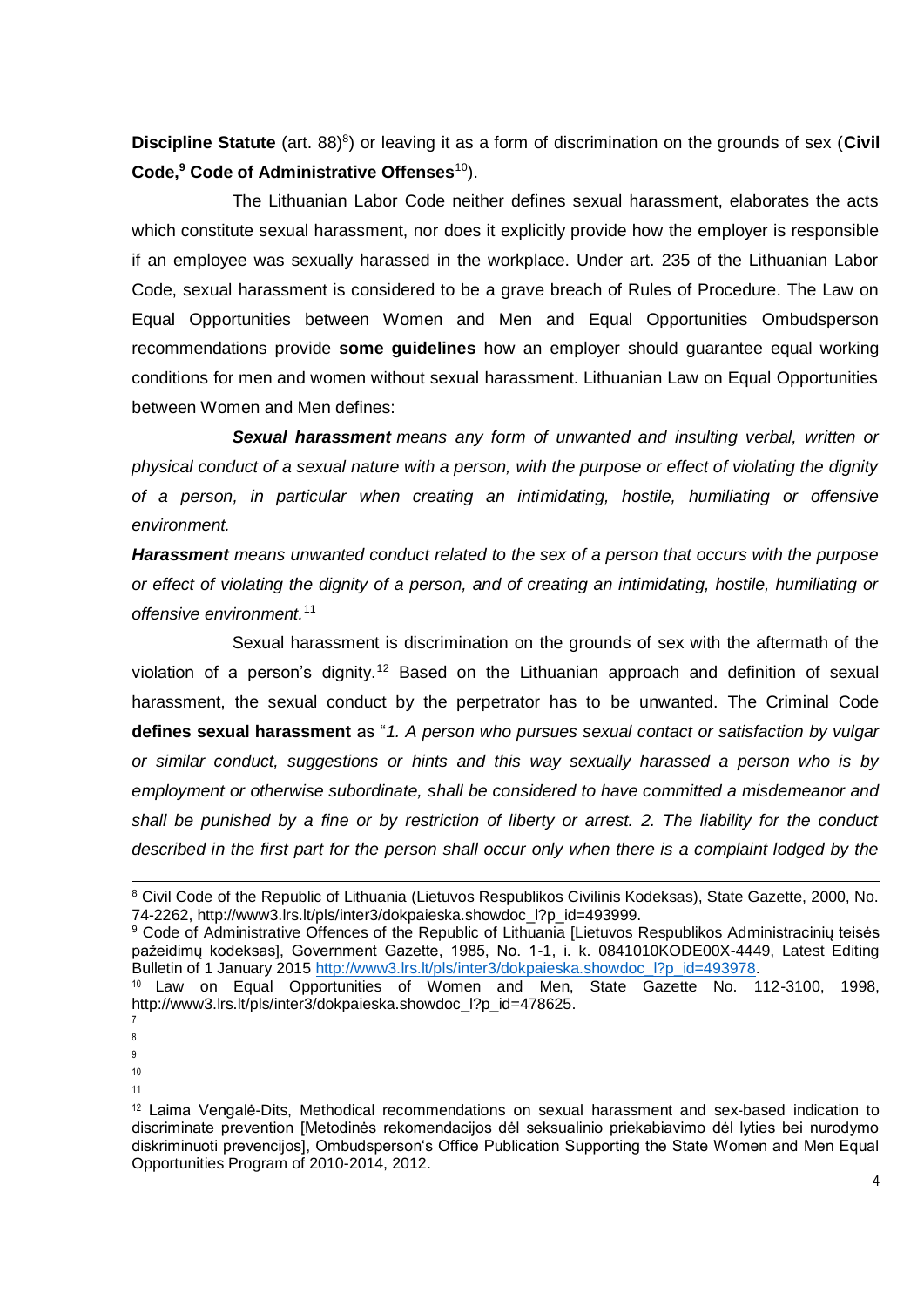*victim or a statement by the victim's legally authorized representative or at the request of a prosecutor*."<sup>13</sup> While the Lithuanian equal opportunities laws do not require the victim of sexual harassment be anyhow subordinate or dependent, i.e. the abuse of authority is not one of the constituent elements; the Criminal Code requires this element in order to amount to this misdemeanor. However, only legally binding subordination or dependency has the legal value on the purpose of this article.<sup>14</sup>

**Duty of educational establishments and research and higher education institutions to implement equal rights for women and men** (Article 4). Educational and research establishments must:

5) take measures to prevent sexual harassment of pupils, students and employees of educational establishments and research and higher education institutions;

6) take measures to ensure that pupils, students or employees of educational establishments and research and higher education institutions who testify or provide explanations would be protected from hostile treatment, adverse consequences and any other type of persecution as a reaction to the complaint or another legal procedure concerning discrimination Rights of a person discriminated against and of the persons representing him (Article 9):

A person who considers that he has been subject to discriminatory actions specified in this Chapter or that he has become the subject of sexual or any other harassment shall have **the right to apply to the Equal Opportunities Ombudsperson for objective and unbiased assistance.** Acceptance of complaints (Article 18):

- **1.** Each natural and legal person shall have the right to file a complaint with the Equal Opportunities Ombudsperson concerning a violation of equal rights.
- **2.** The complaints shall be submitted in writing…

**Each university is engaged to approve the Code of Ethics of Higher Education Institutions',** for example, in Šiauliai University Ethics Code<sup>15</sup> is stated:

Academic ethics is violated (Article 2.5):

1

- discrimination by language, actions, academic or other formal or informal assessment based on age, gender or sexual orientation, disability, appearance, race or ethnic background, religion or beliefs, in addition to tolerance to such discrimination (2.5.1);

- harassment – when a person's dignity is offended based on age, gender or sexual orientation, disability, appearance, race or ethnic background, religion or beliefs or an intimidating, hostile, or

<sup>13</sup> Criminal Code of the Republic of Lithuania [Lietuvos Respublikos Baudžiamasis kodeksas], Government Gazette, 2000, No. 89-2741, http://www3.lrs.lt/pls/inter3/dokpaieska.showdoc\_l?p\_id=494077.

<sup>14</sup> Paulius Veršekys, Some Regulation Problems of Criminal Amenability of Sexual Harassment in the Republic of Lithuania [Baudžiamosios atsakomybės už seksualinį priekabiavimą reglamentavimo Lietuvoje problemos], Teisė, 2008, No.68, p. 190.

<sup>15</sup> Approved on 16 th December 2015 by Šiauliai University Senate (protokolo Nr. SP-09) nutarimu Nr. 4.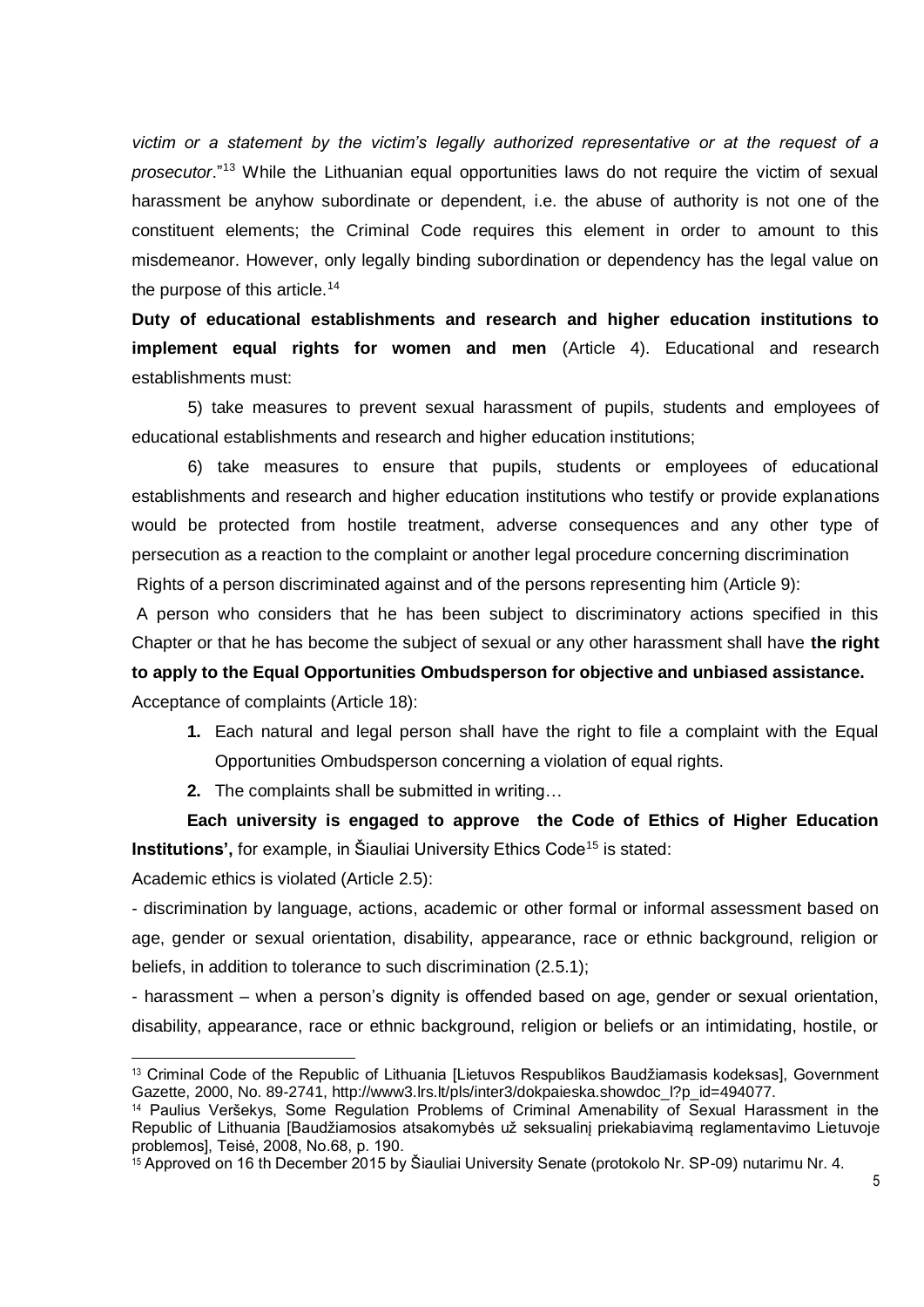humiliating environment is created. In addition, when actions humiliating dignity or violating human rights are tolerated (2.5.2);

- humiliating a person by employing superiority (2.5.4).

#### **2. Research**

**Two research** studies were carried out:

**V. Šidlauskienė** (2008). **Gendered and Sexual Harassment and Coercion at the University**: Case study // *Inter-study Humanitatis.* Vol. 5, 2008, 146-159 p. [*in Lithuanian*].

Recommendation of the study:

According to the survey, the following recommendations for the development of non-discrimination policy in institutions of higher education can be provided: The concept of the quality of education is an integral part of the general environment in institutions of higher education and could enhance or disrupt the personal growth, activity, and initiative important for the success of the entire academic community. It is therefore important to develop the ethos of openness and respect for diversity in universities and colleges and ensure a safe and supportive environment for realising the intellectual and creative potential of each member of the community. Our society's intolerance with respect to various groups is one of the strongest in the European Union. There is no doubt that such attitudes also penetrate the classrooms of institutions of higher education, manifesting both in the behaviour of students and lecturers. The dominant discourse of degrading and belittling 'other' people in our culture must therefore be juxtaposed with long-term institutional strategies and consistency in their implementation (e.g., continuous monitoring and analysis of the situation, education of the community of institutions of higher education about non-discrimination, and implementation of a code of ethics of respect for diversity and ensuring sanctions for its violations). All discriminatory attitudes are based on opposing the norm and otherness and rejecting and/or stigmatising the difference. An effective prevention policy should be implemented comprehensively, without identifying individual grounds for discrimination and avoiding their competition and hierarchy. A person experiences the negative affect of discrimination personally, but the causes of discrimination have deep structural roots. It is therefore necessary to ensure the prevention of discrimination and bullying, assistance to victims, and the application of efficiency measures at the institutional level. The formation of attitudes of respect for diversity and openness is a complex process embracing the effect of the content of lectures, rhetoric and actions of specific persons, visual information on the newsstands of institutions of higher education, digital displays, websites, and presentations by teachers or students. However, in order to form attitudes towards different social groups, it is important both what is said (shown) and what is kept silent.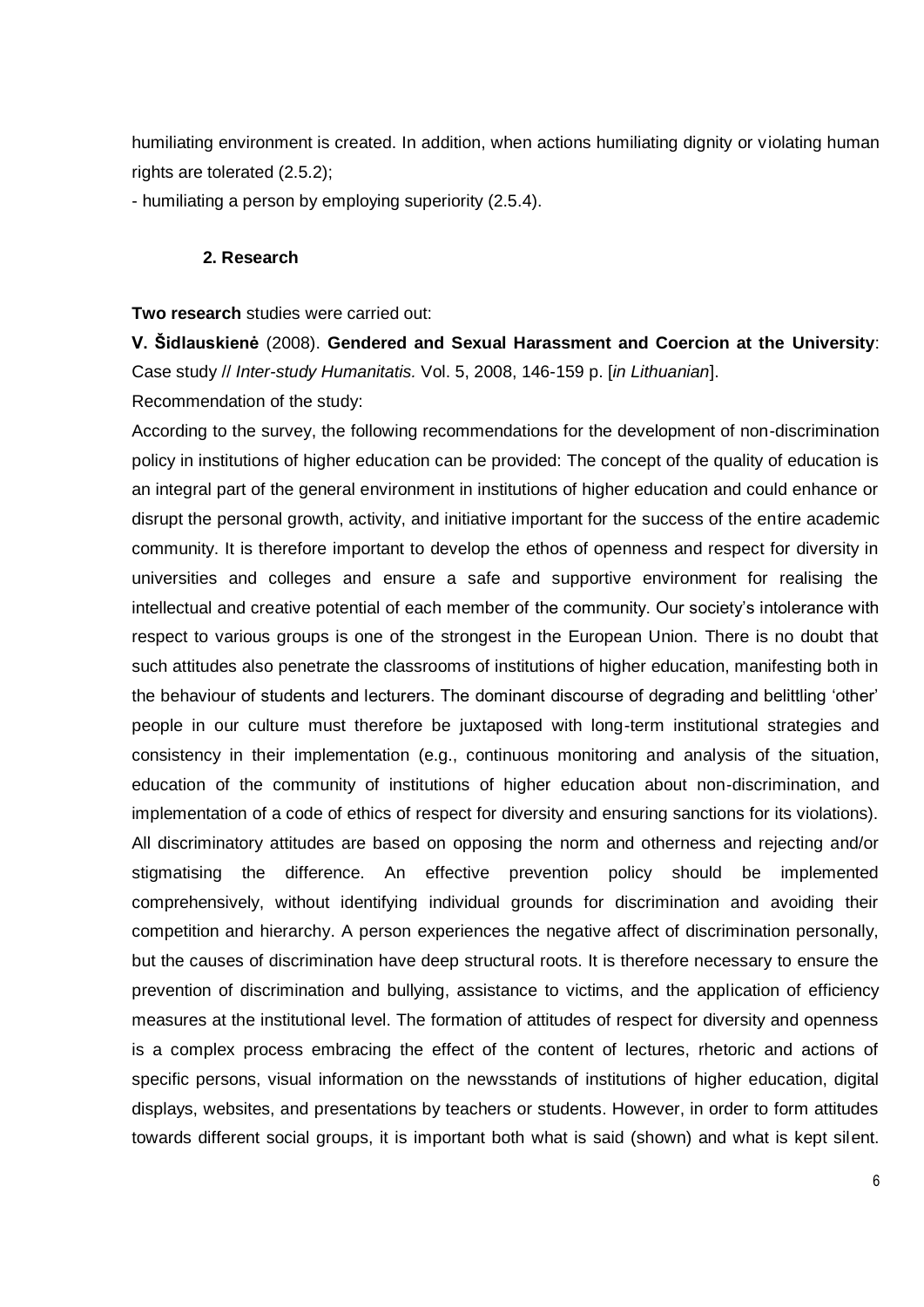The information (verbal, written, and visual) used for the presentation of the communities of the institutions of higher education and the material used in teaching should therefore reflect the entire spectrum of social diversity, thereby reducing exclusion and the threat of marginalisation and stigmatisation. The formation of the ethos of institutions of higher education based on attitudes of non-discrimination is affected not only by discourse that emphasises diversity, but also by practice. Therefore, in order to create a work culture at universities and colleges based on the principles of equal opportunities, it is necessary to ensure a proportional representation of all social groups in all governing levels of the community of the institutions of higher education–by forming bodies representing lecturers and decision-making and representative bodies. The values of respect for diversity are not inherited. Every generation must build its own path to democracy. Organisations representing the interests of vulnerable groups (student representations, trade unions, groups formed on the basis of an identity) should therefore take an active role in monitoring discrimination in institutions of higher education and initiate preventive measures.

**Jankauskaitė, M., Aleksejūnė, V., Pilinkaitė-Sotirovič, V., Valentinavičius, V.** (2011). *Multiple Discrimination in Higher Education Institutions***.** Vilnius, 76 p. [*in Lithuanian*] The study revealed that: The practice of telling derogatory jokes and making humiliating remarks in institutions of higher education in Lithuania is widespread. This is noted by between 39.4% and 76.8% of the respondents, who stated that their peers were engaged in this practice; between 3.7% and 35.9% of the respondents stated that they themselves tell such jokes. Particularly abundant offensive jokes are told about the gender and sexual orientation of people, which suggests the presence of rooted stereotypes among the community of institutions of higher education and discrimination associated with gender, i.e. sexism and homophobic attitudes.

The following homophobic attitudes are prevalent among Lithuanian students: the closer the imaginary homosexual person is, the stronger these attitudes are. A third of the students who participated in the study (28.9%) would be disturbed to communicate with a homosexual person and sharing a room with a homosexual person would cause negative emotions for 45.7% of the respondents. Of all respondents, 41.4% would not like to share a room with a roommate who has special needs, although this condition would encourage communication or would not have a negative impact on communication for 84.9% of the students participating in the survey. The survey also revealed the xenophobic attitudes of students. These views are more common among male than female students. The behaviour of lecturers reinforces the practice of bullying and humiliation prevalent among students. Between 12.9% and 49.9% of respondents said they had heard lecturers tell insulting jokes. Most derisive remarks are made about women (49.9%). There are statistically significant differences between the responses of female and male respondents. Female respondents make fun of the representatives of various social groups far less frequently,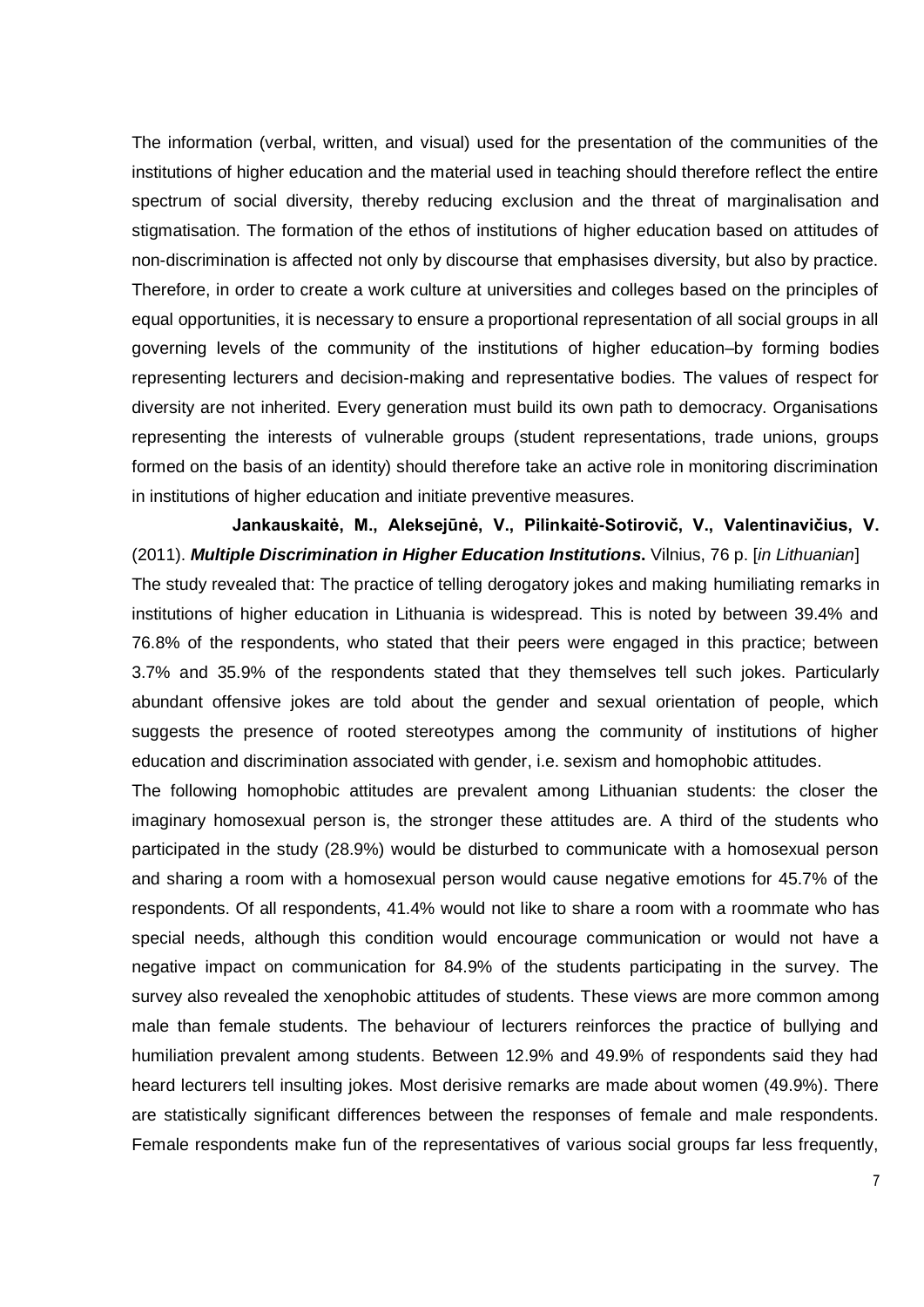are more frequently opposed to humiliating jokes, and are in favour of implementing systematic preventive measures. There are no statistically significant differences in the replies of the students studying for a bachelor's or master's degree. This suggests that studies in institutions of higher education in Lithuania do not have a major affect on the formation of students' values associated with respect for diversity. Students notice various forms of bullying but do not consider them discriminatory and do not denounce the widespread harmful practice. Participants in the survey poorly perceive the structural character of discrimination and its causes and are inclined to consider prevention a private matter for each student.

The structural discrimination of students with special needs is not recognised or noticed. The most effective means for ensuring equal opportunities is considered to be the education of the community of institutions of higher education, public campaigns, and situation analysis. The students least support the consolidation of the activities of organisations that defend the interests of excluded groups, but they believe that it is necessary to establish committees that deal with complaints regarding (possible) discrimination. Six out of ten students surveyed (59.2%) positively assess the psychological study environment in their institution (as a safe, creative, and acceptable environment). The remaining 40.8% face certain problems, however. One in four (26.5%) respondents indicated that the physical environment of their educational institution was safe but limited personal self-expression. Almost every tenth student (9.3%) does not feel like a fullyfledged part of the community of their institution, 1.3% said they experienced isolation and rejection, and 1.1% of respondents do not feel safe. The students participating in the survey were inclined to think about the effectiveness of measures that ensure equal opportunities in an abstract manner rather than on the basis of actual experiences; the vast majority of respondents (71.9%) simply did not know whether the mechanisms for preventing discrimination were sufficiently developed in their institution of higher education. Students in a master's degree programme assessed opportunities for their creative potential more critically than the students in a bachelor's degree programme. A statistically significant connection related with attitudes towards various social groups was noted; this highlights the necessity to use a complex approach in addressing problems of discrimination.

#### **3. Media coverage**

A number of sexual violence and harassment cases from across the case studies highlighted effect of media on the sexual harassment and violence in higher education institutions, for example:

1. Seksualinis priekabiavimas: nekaltas flirtas ar žmogaus teisių pažeidimas / Sexual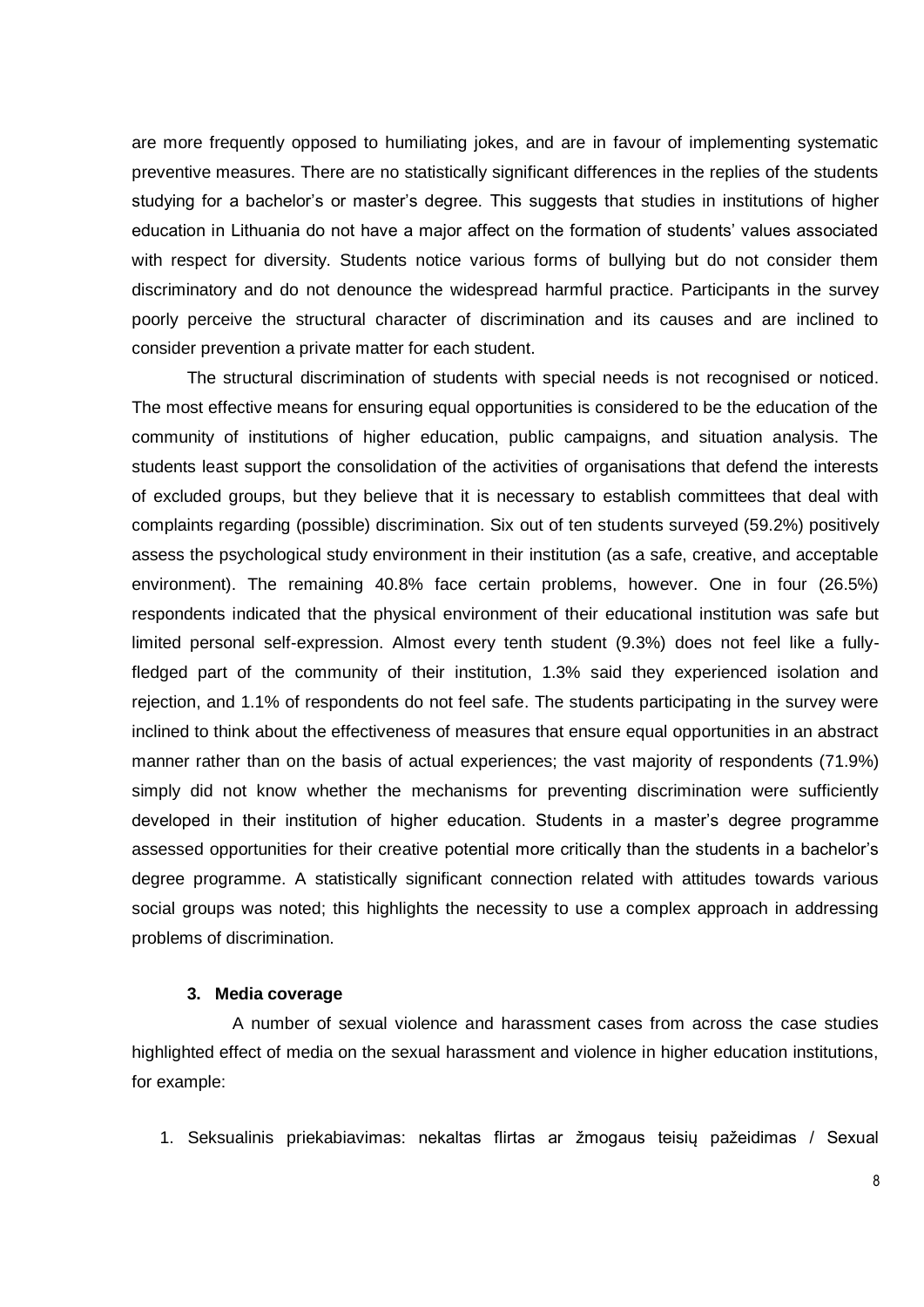harassment: innocent flirt or humant rights violation? <http://gyvenimas.delfi.lt/archive/article.php?id=68715854> [*in Lithuanian*].

2. An artist painted nude women colleguages of College without thier permission – painter from Kaunas appealed to the Ombusperson Office [*in Lithuanian*]. [http://www.15min.lt/naujiena/aktualu/lietuva/nuogas-pavaldines-be-ju-sutikimo-pavaizdaves](http://www.15min.lt/naujiena/aktualu/lietuva/nuogas-pavaldines-be-ju-sutikimo-pavaizdaves-kauno-menininkas-apskustas-del-priekabiavimo-56-495566)[kauno-menininkas-apskustas-del-priekabiavimo-56-495566](http://www.15min.lt/naujiena/aktualu/lietuva/nuogas-pavaldines-be-ju-sutikimo-pavaizdaves-kauno-menininkas-apskustas-del-priekabiavimo-56-495566)

[http://www.delfi.lt/news/daily/lithuania/pavaldines-pavaizdavo-be-ju-sutikimo](http://www.delfi.lt/news/daily/lithuania/pavaldines-pavaizdavo-be-ju-sutikimo-nuogas.d?id=67647144)[nuogas.d?id=67647144](http://www.delfi.lt/news/daily/lithuania/pavaldines-pavaizdavo-be-ju-sutikimo-nuogas.d?id=67647144)

<https://www.youtube.com/watch?v=sbyjpC04Cc4>

### **4. Student Union and NGO initiatives** (a few)

## **5. Violence statistics**

According data of Statistics Lithuania in 2015, 5.2 thousand women and 319 men were recorded as victims of domestic violence, i.e. family members – a spouse, a cohabitant. 201 women and 25 men were recorded as victims of sexual abuse, 9 women and 336 men suffered serious bodily injuries.

**Persons as victims of sexual abuse** (Criminal Code of the Republic of Lithuania, articles 149–153)<sup>16</sup>:

**2014** - 84 women and 5 men (adults); 111 - girls and 19 boys (children).

**2015** - 82 women and 1 man (adults); 119 - girls and 24 boys (children).

**Persons as victims of sexual abuse in urban and rural areas** (Criminal Code of the Republic of Lithuania, articles  $149-153$ <sup>17</sup>:

**2014** - 106 women and 17 men in urban areas.

**2015** - 120 women and 18 men in urban areas.

**2014** - 89 women and 7 men in rural areas.

**2015** - 81 women and 7 men in rural areas.

.

According to the Annual Equal Opportunities Ombudsperson Report, in 2015 **two** complaints regarding sexual harassment in workplace were made<sup>18</sup>.

[ataskaita, p. 13 h](http://lygybe.lt/data/public/uploads/2016/04/lygiu-galimybiu-kontrolieriaus-tarnybos-2015-m.-ataskaita.pdf)ttp://lygybe.lt/data/public/uploads/2016/04/lygiu-galimybiu-kontrolieriaus-tarnybos-2015-m. ataskaita.pdf

<sup>16</sup> Data provided by the IT and Communications Department under the Ministry of the Interior of the Republic of Lithuania

<sup>17</sup> Data provided by the IT and Communications Department under the Ministry of the Interior of the Republic of Lithuania

<sup>&</sup>lt;sup>18</sup> Annual Equal Opportunities Ombudsperson Report/Lygių galimybių kontrolieriaus tarnybos 2015 m.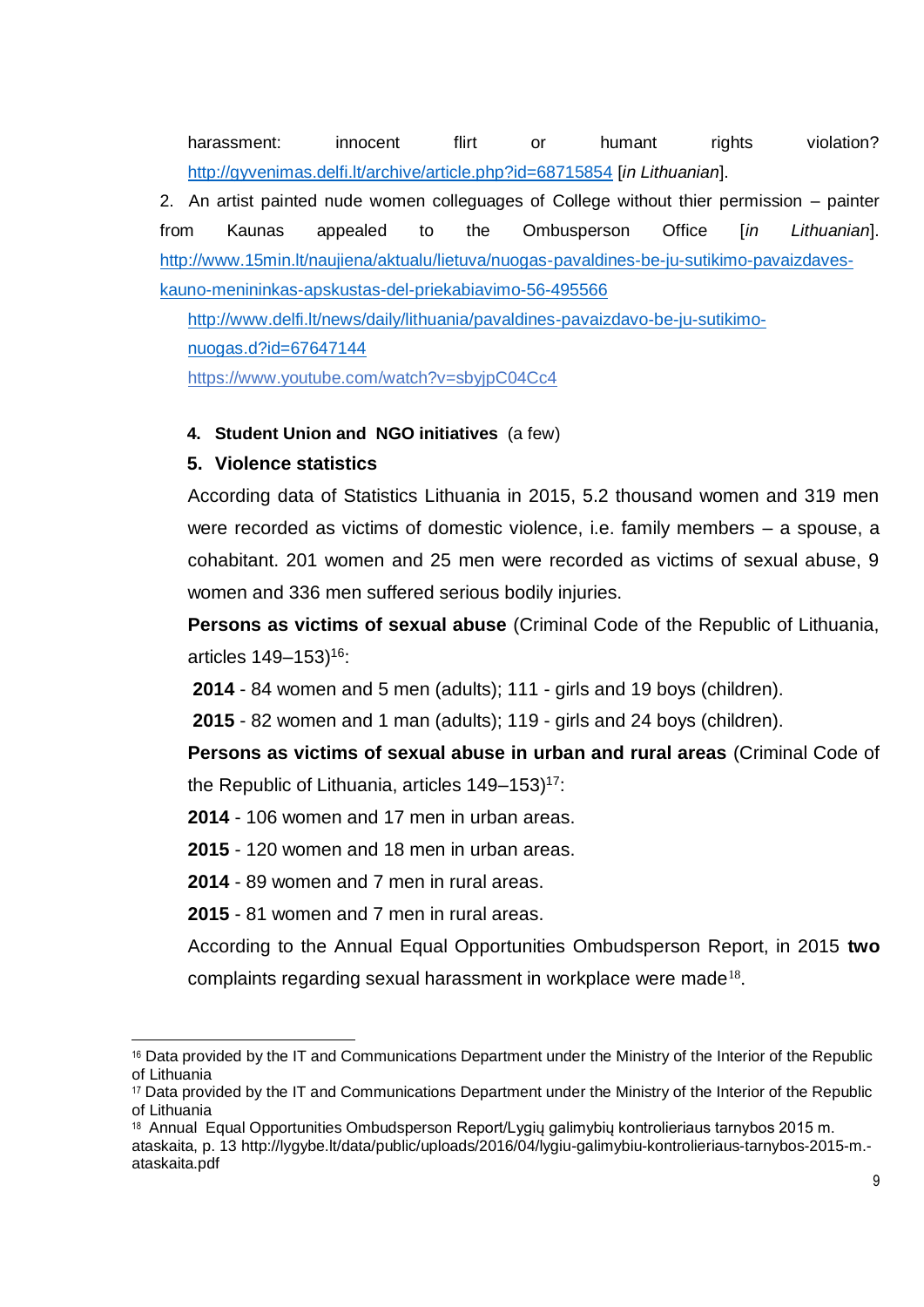#### **Conclusion**

The social dialogue in Lithuania is usually restricted to the discussion on wages and social benefits, but no debates on SVH in higher education institutions with exception of a few scandal cases VU (Vilnius) and VDA (Kaunas). Policy measures, such as, for instance, preventive measures against discrimination, is not a subject of debate of social partners or a subject of any collective agreements. There are national collective agreements in Lithuania and only very few sectoral agreements. They definitely include no provisions on sexual harassment or harassment in the workplace. Not even informal discussions on the implementation of the Framework Agreement on harassment and violence at work 2007 have taken place in Lithuania, since the majority of leaders do not consider this a priority.

No specific complaints procedures are available for individuals in the event of alleged harassment or sexual harassment. They may lodge their complaint with the Equal Opportunities Ombudsperson, initiate a civil case or lodge their complaint with the state prosecutor asking for a criminal investigation.

There is no implementation at national level of the differences between harassment on the ground of sex and sexual harassment, including their different applications. Only sexual harassment is publicly known, but its precise definition has not been analysed so far. The European definitions are beneficial because their formulation is broader than the national ones (e.g. the first national definition of sexual harassment required a vertical relationship between the harasser and the victim). However, at the national level they are not supported by additional instruments such as clear obligations for employers, rules on the collection of evidence, administrative sanctions etc. Adding sexual harassment and harassment to the field of discrimination extends the scope of possible options for defence of the victim, including active participation of the Equal Opportunities Ombudsperson. In Lithuania, this institution has won certain trust among the victims of harassment and is often regarded as the primary institution for the defence of infringed rights.

Against the Lithuanian background, where the fight against harassment and sexual harassment is underdeveloped. However, the problem of harassment currently receives more attention when it is combined with discrimination.

Equality legislation at least provides for a certain legal framework for the courts to take decisions. Solving the problem of sexual harassment and harassment in the working environment using the tools of traditional labour law (health and safety, breach of contract, tort) has been found ineffective.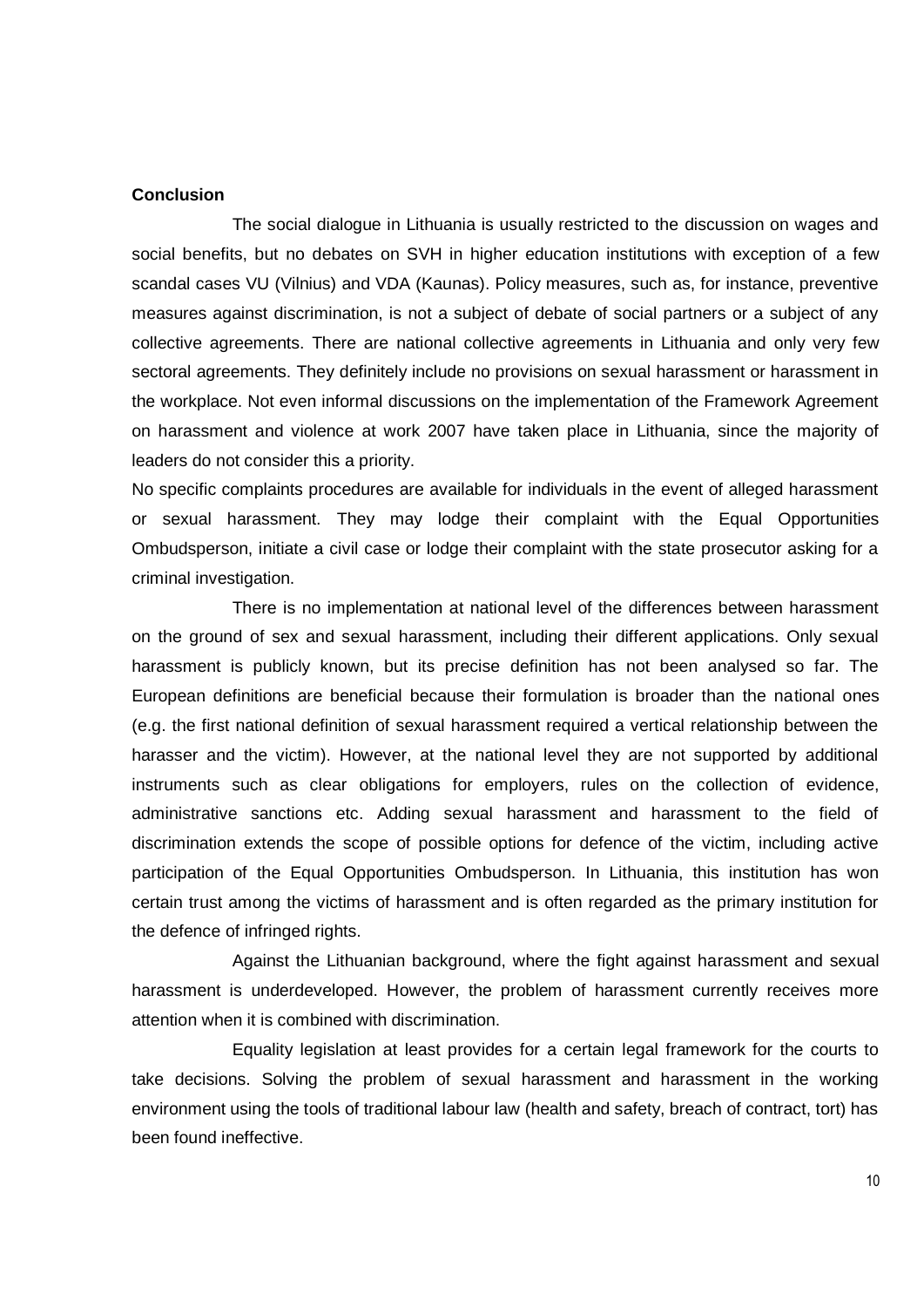## References

*Criminal Code of the Republic of Lithuania*. (2000).

- Davulis, T., Numhauser-Henning, A., & Laulom, S. (2011). Harassment related to Sex and Sexual Harassment Law in 33 European Countries. Discrimination versus Dignity. *European Commission Directorate-General For Justice Unit JUST/D1 Equal Treatment Legislation.*.
- *Equal Opportunities Ombudsperson Annual Report 2015*. (2016). *Pirma | Lygybė*. Retrieved 11 March 2017, from http://lygybe.lt/data/public/uploads/2016/04/lygiu-galimybiu-kontrolieriaustarnybos-2015-m.-ataskaita
- European Parliament DG for Internal Policies-Citizens Rights and Constitutional Affairs,. (2013). *The Pollicy on Gender Equality in Lithuania*. Brussels: European Parliament.
- *Gender-based Violence - Lithuania Eurobarometer*. (2016). *Ec.europa.eu*. Retrieved 14 January 2017, from http://ec.europa.eu/COMMFrontOffice/publicopinion/index.cfm/Survey/getSurveyDetail/searc h/449/surveyKy/2115
- Jankauskaitė, M., Aleksejūnė, V., Pilinkaitė- Sotirovič, V., & Valentinavičius, V. (2011). Multiple Discrimination in Higher Education Institutions, lietuvos studentų sąjunga.
- *Labor Code of the Republic of Lithuania*. (2002).
- Mecajeva, L. & Kisieliene, A. (2014). *Shadow Report on the Implementation of CEDAW & Women's Human Rights in Lithuania 2014*. Social Innovation Fund, Lithuanian Women's Lobby.

*Military Discipline Statute of the Republic of Lithuania*. (1999).